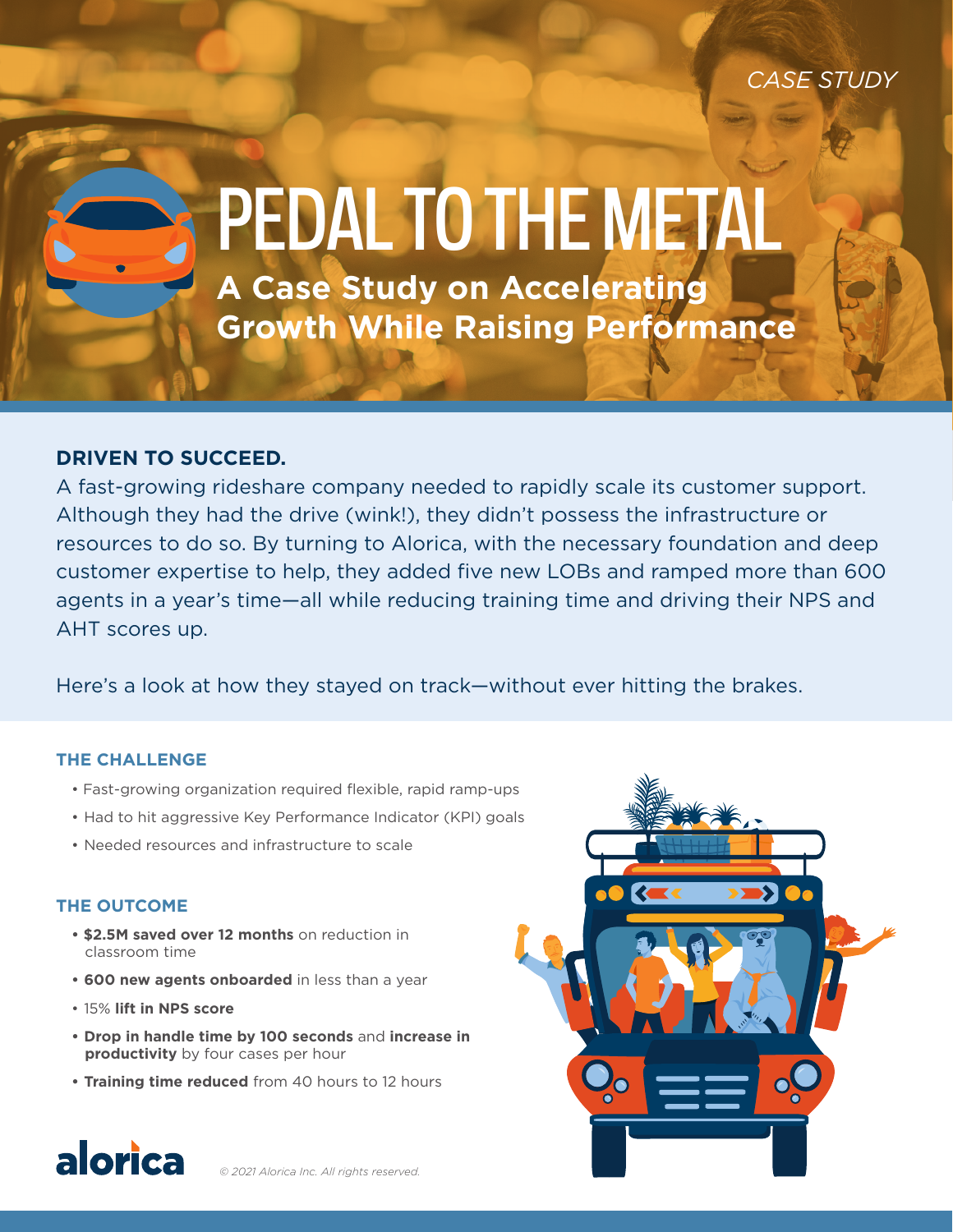

### **THE CHALLENGE**

#### **When to Speed Up, When to Slow Down.**

While there was a learning curve on both sides, transparency and a willingness to learn from each other kept the momentum moving forward. "We thought we were agile, but our definitions were very different," said the client. "They've actually taught us a lot about what it means to be truly agile." On the flip side, the client learned a great deal from Alorica's expertise in managing processes and improving metrics. And these activities sometimes required slowing down in order to allow time for questions and careful data evaluation before successfully moving forward.

"When the client first switched over to an NPS platform, they were unfamiliar with what was being measured, how they could use it, or how the different pieces—NPS score, training program and quality program—all impact each other," the client said.

But *we* understood it—and so we dove in to help.



#### **THE SOLUTION**

**Eliminate the "No," Deliver the "Yes," and Understand the "Why"**

One of the client's favorite sayings is "Eliminate the No." That's how they operate and what they expect from their partners. Although the timelines were extremely short for these ambitious goals, the Alorica team rallied to deliver fast wins by:

#### • Understanding what was impacting NPS.

Alorica's Customer Experience Transformation (CXT) team met with the client's operations team on a weekly basis to analyze the data and better understand what was going on. For starters, we discovered that the QA assessments indicated that agents were doing a great job, but the NPS scores weren't aligning with that data.

 In taking a closer look, our team pinpointed that the QA form wasn't measuring anything relevant to NPS or first contact resolution—an important indicator of NPS scores. We also found that the client's canned email responses were a detractor to their NPS scores.

#### • Piloting new processes.

Once we understood the Why, we were able to launch new processes with the client to pinpoint what our agents could improve—all while showing the client which policies and procedures need to change to improve KPIs.

#### • Anticipating the client's challenges.

 Our team was continuously learning how to "eliminate the no" and deliver on expectations. To help the cl ient scale rapidly, our team analyzed the client's foundational learning materials and collaborated to "cut the fat" from the training. This helped us to better align the learning to focus on the tools and content needed to provide strong footing for the agents. We built nine self-paced modules with complementary facilitator guides and participant materials to deliver a blended learning experience, and we also developed assessments to measure both skill and knowledge at the end of each topic, culminating in mid-terms and final assessments.